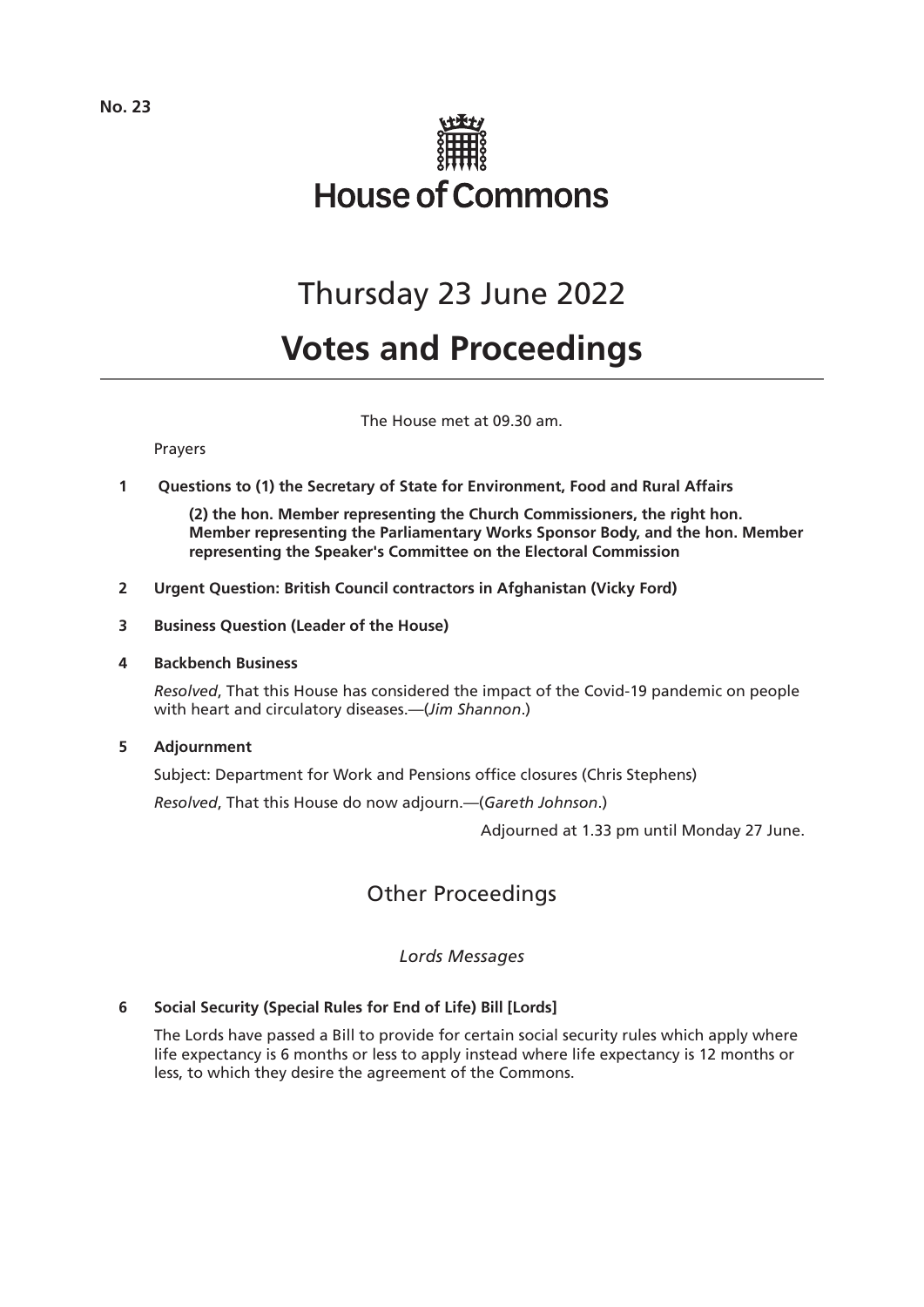## **7 Social Security (Special Rules for End of Life) Bill [Lords]**

Bill read the first time; to be read a second time on Monday 27 June, and to be printed (Bill 118), with Explanatory Notes (Bill 118-EN).

# *General Committees: Reports*

### **8 Levelling-up and Regeneration Bill Committee**

Mrs Sheryll Murray (Chair) reported written evidence submitted to the Committee. Written evidence to be published.

### **9 Online Safety Bill Committee**

Sir Roger Gale (Chair) reported written evidence submitted to the Committee. Written evidence to be published.

# *General Committees: Appointments*

*The Speaker appoints the Chair of General Committees and members of Programming Sub-Committees, and allocates Statutory Instruments to Delegated Legislation Committees.*

*The Committee of Selection nominates Members to serve on General Committees (and certain Members to serve on Grand Committees).*

#### **10 Genetic Technology (Precision Breeding) Bill**

Chairs: Esther McVey and Graham Stringer

**11 First Delegated Legislation Committee (draft Police, Crime, Sentencing and Courts Act 2022 (Consequential Provision) Regulations 2022)**

Chair: Mr Virendra Sharma

**12 Second Delegated Legislation Committee (The Customs (Amendments and Miscellaneous Provisions) Regulations 2022 (SI, 2022, No. 615))**

Chair: Yvonne Fovargue

**13 Third Delegated Legislation Committee (draft Local Authority and Combined Authority Elections (Nomination of Candidates) (Amendment) (England) Regulations 2022)**

Chair: Mrs Maria Miller

### **14 Fourth Delegated Legislation Committee (draft Contracts for Difference (Allocation) and Electricity Market Reform (General) (Amendment) Regulations 2022)**

1) Chair: Mr Laurence Roberstson

2) Members: Mr Richard Holden and Jessica Morden discharged and Bim Afolami and Liz Twist nominated in substitution.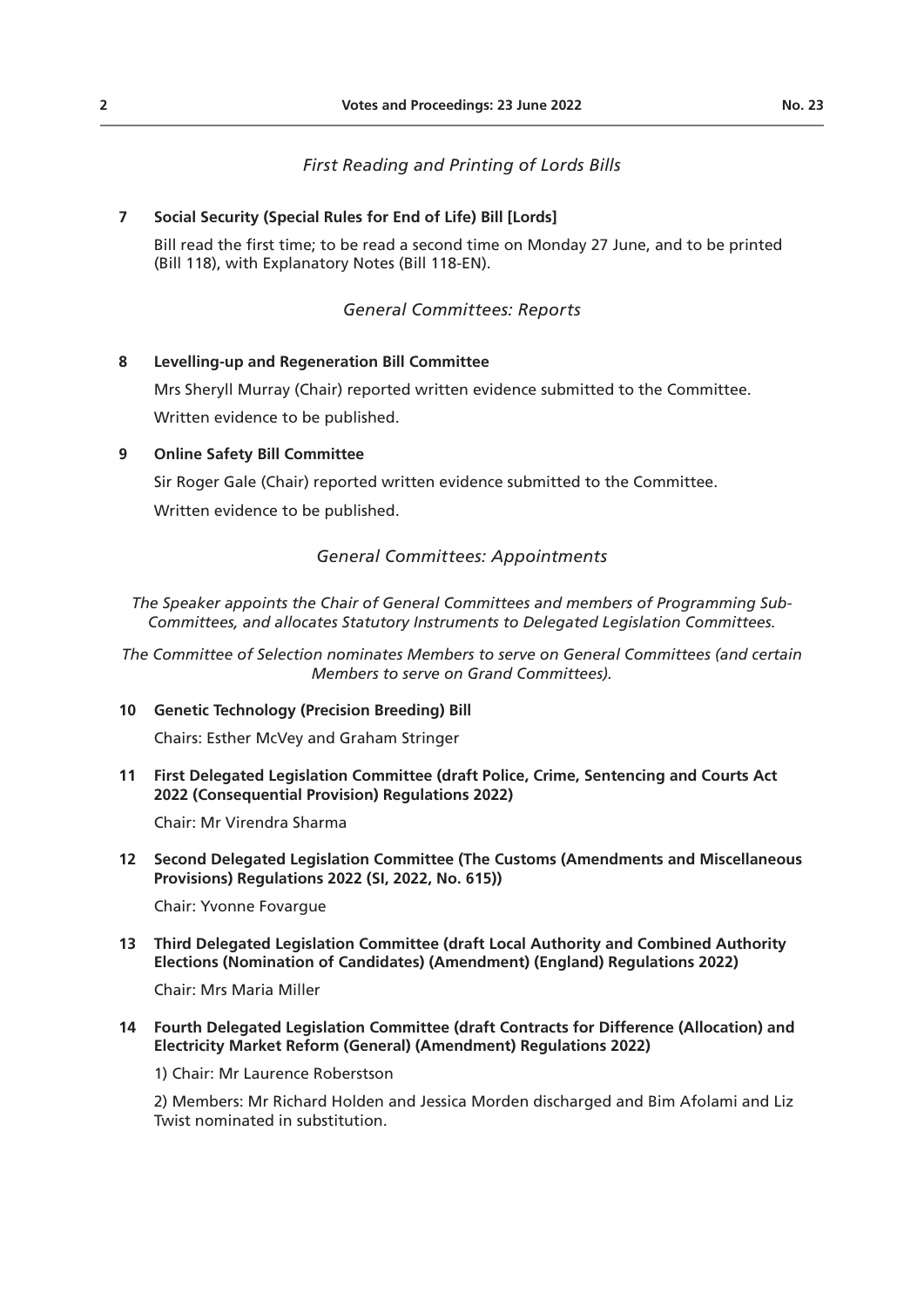# **15 Fifth Delegated Legislation Committee (draft Construction Contracts (England) Exclusion Order 2022)**

1) Chair: James Gray

2) Members: Jonathan Reynolds and Liz Twist discharged and Bill Esterson and Jessica Morden nominated in substitution.

## **16 Sixth Delegated Legislation Committee (draft Slavery and Human Trafficking (Definition of Victim) Regulations 2022)**

Chair: Hannah Bardell

# *Select Committees: Reports*

### **17 Backbench Business Committee**

Determination of business to be taken on Thursday 30 June in the Chamber, and Thursday 30 June and Tuesday 5 July in Westminster Hall (Ian Mearns).

# **18 Foreign Affairs Committee**

*Responding to illicit and emerging forms of finance*: Written evidence, to be published (HC 168) (Tom Tugendhat).

*Lindsay Hoyle*

Speaker

# Papers Laid

# Papers subject to Affirmative Resolution

# **1 Environmental Protection**

Draft Chemicals (Health and Safety) Trade and Miscellaneous Amendments Regulations 2022 (by Act), with an Explanatory Memorandum (by Command) (Chloe Smith)

# **2 Health Services**

Draft Health and Social Care Act (Northern Ireland) 2022 (Consequential Amendments) Order 2022 (by Act), with an Explanatory Memorandum (by Command) (Secretary Brandon Lewis)

# **3 Road Traffic**

Draft Drivers' Hours, Tachographs, International Road Haulage and Licensing of Operators (Amendment) Regulations 2022 (by Act), with an Explanatory Memorandum (by Command) (Secretary Grant Shapps)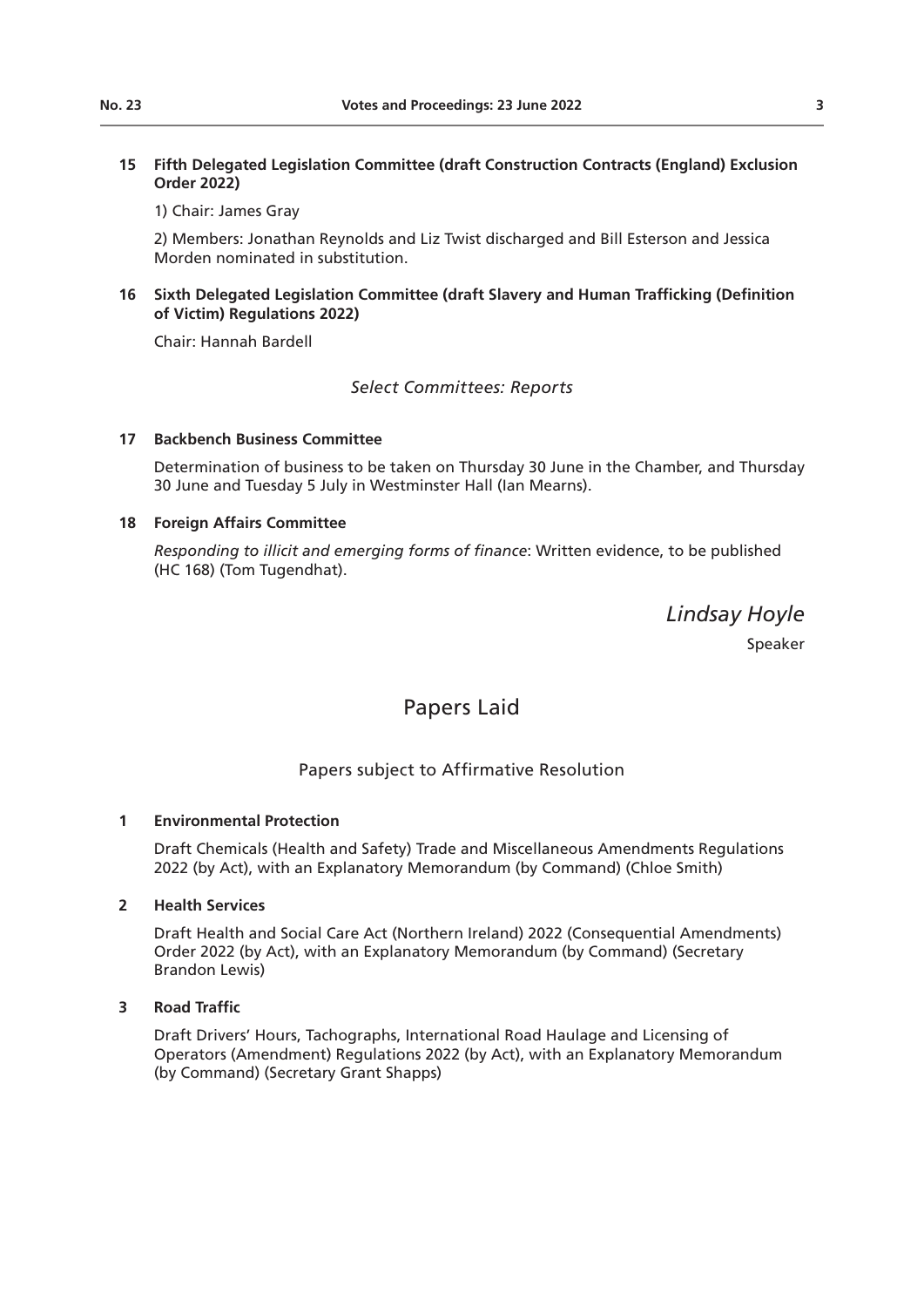#### **4 Electronic Communications**

Television Licences (Disclosure of Information) Act 2000 (Prescription of Information) Order 2022 (SI, 2022, No. 693), dated 21 June 2022 (by Act), with an Explanatory Memorandum (by Command) (Julia Lopez)

### **5 Health Care and Associated Professions**

General Pharmaceutical Council (Amendment) Rules Order of Council 2022 (SI, 2022, No. 697), dated 21 June 2022 (by Act), with an Explanatory Memorandum (by Command) (Secretary Sajid Javid)

### Other papers

### **6 Bank of England**

(1) Report and Accounts of the Bank of England Asset Purchase Facility Fund Limited for the year ended 28 February 2022, with the Report of the Comptroller and Auditor General (by Act), to be printed (HC 332) (Mr Simon Clarke)

(2) Report and Accounts of the Bank of England Covid Corporate Financing Facility Limited for the year ended 28 February 2022, with the Report of the Comptroller and Auditor General (by Act), to be printed (HC 342) (Mr Simon Clarke)

(3) Report and Accounts of the Bank of England for the year ended 28 February 2022 (by Command) (Mr Simon Clarke)

#### **7 Environment**

Office for Environmental Protection: Our Strategy (by Act) (Clerk of the House)

#### **8 European Union (Withdrawal)**

Report of the Bank of England on the exercise of sub-delegated powers under The European Union (Withdrawal) Act 2018 in the year ended 28 February 2022 (by Act) (John Glen)

#### **9 Financial Services and Markets**

Report of the Prudential Regulation Authority for the year ended 28 February 2022 (by Act) (John Glen)

#### **10 Independent Expert Panel**

Report by the Independent Expert Panel: The Conduct of Ms Patricia Gibson MP (by Standing Order), to be printed (HC 505) (Clerk of the House)

#### **11 Justice and Security (Northern Ireland)**

Fourteenth report of the Independent Reviewer of the Justice And Security (Northern Ireland) Act 2007 for the year ended 31 July 2021 (by Act) (Secretary Brandon Lewis)

#### **12 Legal Services**

Report and Accounts of the Legal Services Board for 2021–22, with the Report of the Comptroller and Auditor General (by Act), to be printed (HC 297) (Dominic Raab)